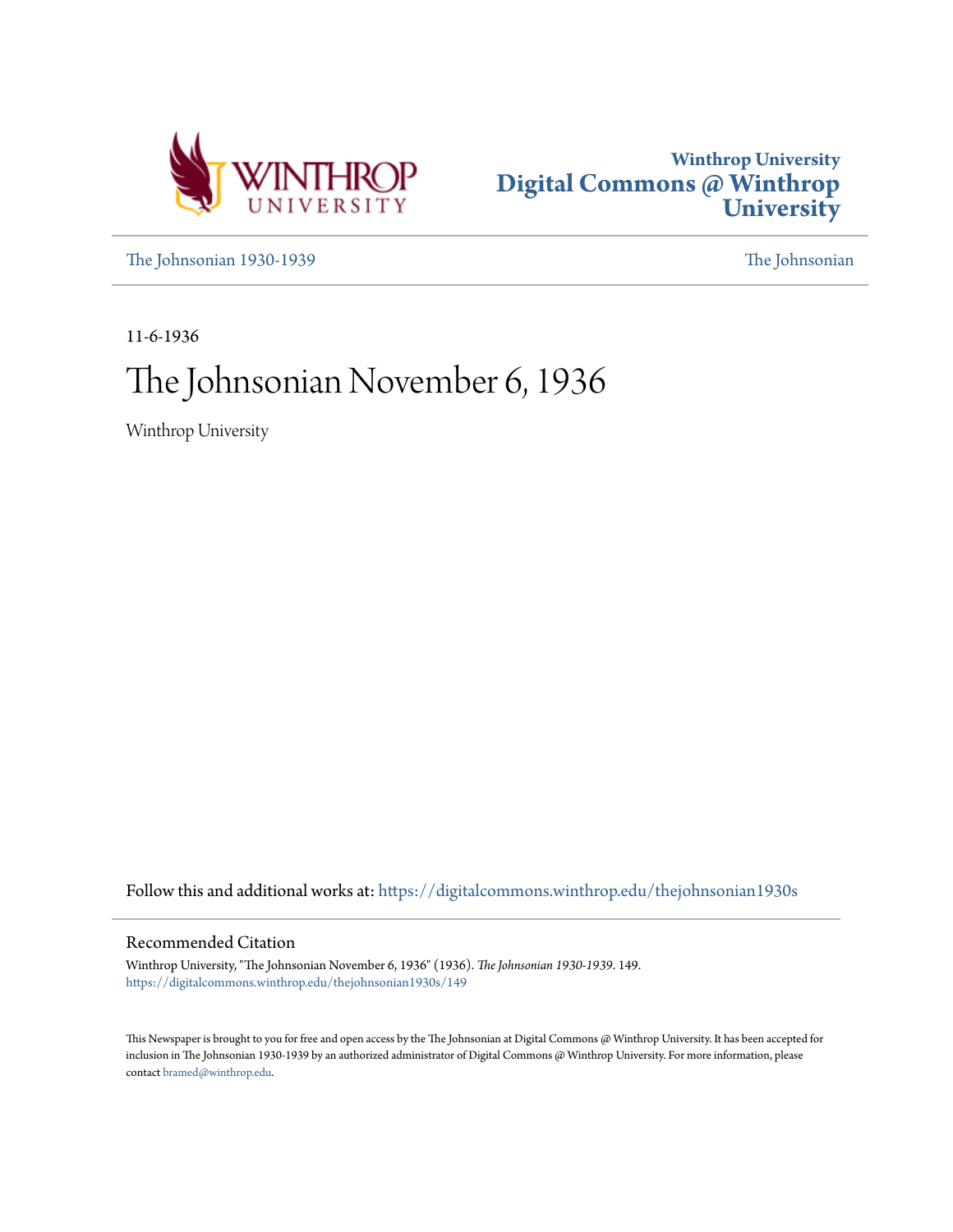2,100 Circulation; Member<br>of Associated Collegiate<br>Press, N. S. P. A., and<br>S. C. Press Association

# The Johnsonia THE OFFICIAL PUBLICATION OF THE STUDENT BODY



To the Machine Control of the Paper of The Machine City in C. A. Cabinet<br>The Security at the regular<br>Theoday of the Y. W. C. A. Cabinet<br>Theoday afternoon st 5 o's<br>block. The Talk Dr. Macdonald distinct after which may be t

TO SPEAK AT VESPERS To SPEAK AT VESPERS<br>
(The Reverted J. H. Maxion, past-<br>
for of Oakland Avenue Presbyterian<br>
(Church, will conduct vespers Sun-<br>
(day night, November 6, at 6:30, in<br>
(day night, November 6, at 6:30, in

**SCHEDULE YOUR**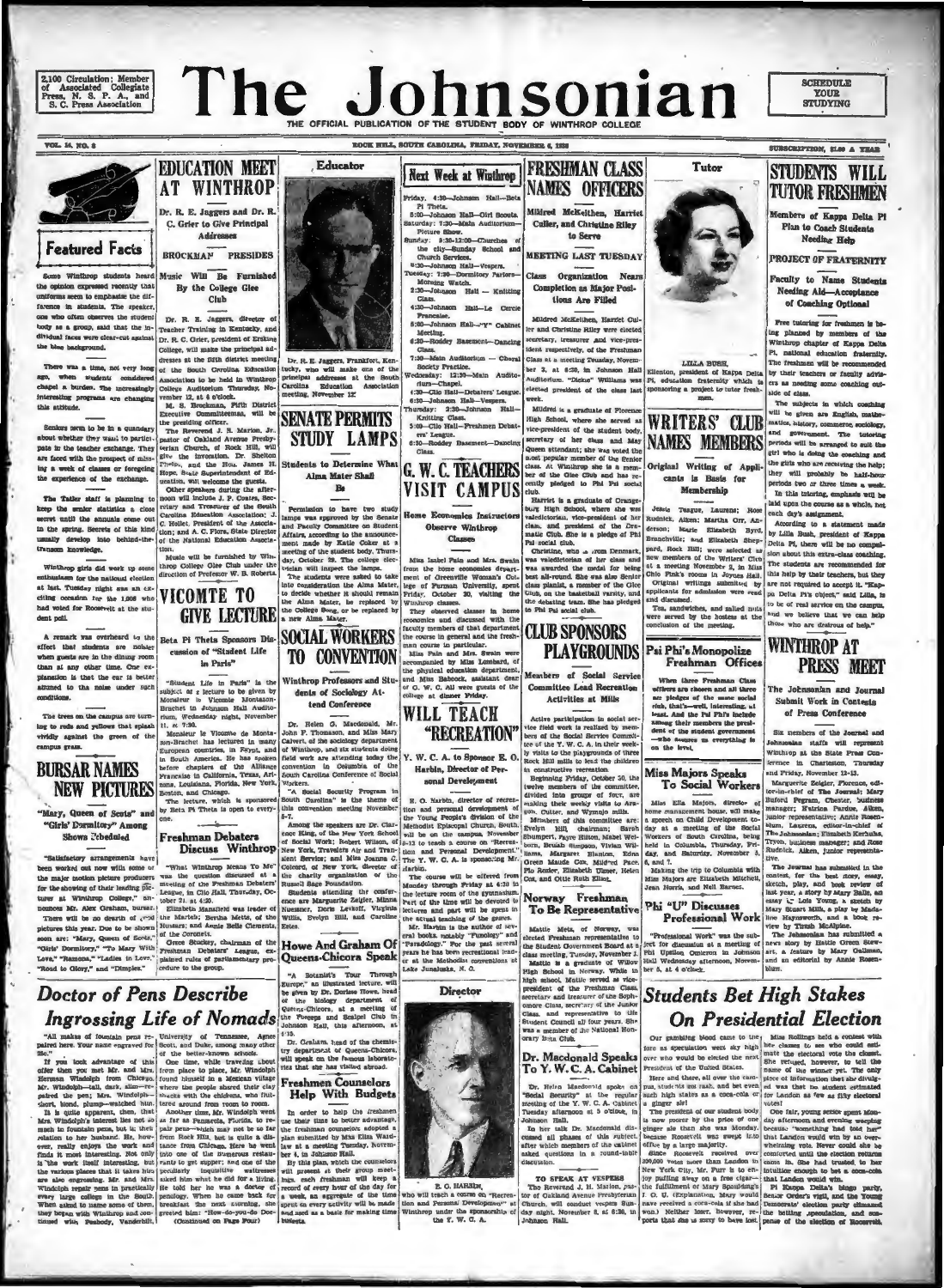| THE JOHNSONIAN                                                                                                                                                |                                                                                                      | <b>Personalities</b>                                                                     | <b>JUST LINES</b>                                                                                           | <b>Canvassing Campuses-</b>                                                                                                                        |
|---------------------------------------------------------------------------------------------------------------------------------------------------------------|------------------------------------------------------------------------------------------------------|------------------------------------------------------------------------------------------|-------------------------------------------------------------------------------------------------------------|----------------------------------------------------------------------------------------------------------------------------------------------------|
| ed Weekly During School Year Except Holiday Puriods                                                                                                           |                                                                                                      |                                                                                          |                                                                                                             |                                                                                                                                                    |
| During the Regular Session The Official Organ of the Student Body of<br>Winthrop College, The South Carolina College for Woman                                |                                                                                                      |                                                                                          | Dear Mother.<br>Bull-sessioning has been the chief                                                          |                                                                                                                                                    |
|                                                                                                                                                               |                                                                                                      |                                                                                          | occupation and only amusement<br>this week, and I've come in for a                                          |                                                                                                                                                    |
| Advertising Rates on Application                                                                                                                              | WINTHROP DAY BY DAY                                                                                  |                                                                                          | full dose. I don't know if it's the                                                                         |                                                                                                                                                    |
| Entered as second-class matter November 21, 1923, under the Act of<br>March 3, 1879, at the postoffice in Rock Hill, S. C.                                    |                                                                                                      |                                                                                          | weather or what, but everyone has<br>been in a confiding mood-or may-                                       | <b>ISTORIE</b><br>ARVARD<br>EARLY DAY MEALS CONSISTED                                                                                              |
|                                                                                                                                                               | Diary: The room mate and I, de-<br>ciding that waffles (collectively                                 |                                                                                          | be it's that everyone is just finding<br>out that I'm a sympathetic soul.                                   | OF: BREAKFAST-BREAD AND BEER<br>NOW 300<br>DINNER-ILB MEAT, SUPPER-                                                                                |
| $M_{\text{un}}$ Member                                                                                                                                        | used) was the best the morning and                                                                   |                                                                                          | The room mate went home for the                                                                             | YEARS OLD<br><b>BREAD AND MILK !</b>                                                                                                               |
|                                                                                                                                                               | Mins Erskine had to offer, went out<br>to Miss E's for waffles. Several girls                        |                                                                                          | week-end and I've had my first ex-<br>perience at sleeping out. What with                                   | PORTER HOUSE<br><b>Company</b>                                                                                                                     |
| Membar of South Carolina Press Association                                                                                                                    | with risiting mothers and their                                                                      |                                                                                          | its being Halloween and my being<br>in a mischlevous mood, my hostesses                                     | <b>TAVERN,</b><br>A FAORITE                                                                                                                        |
| <b>EDITORIAL STAFF</b>                                                                                                                                        | friend: dropped by to extend ex-<br>tended greetings to the room mate.                               |                                                                                          | and I had a number of ghostly                                                                               | <b>STUDENTS</b><br>ija o o-<br><b>SOBE</b><br>IN THE ENRY                                                                                          |
|                                                                                                                                                               | The folks from home must have                                                                        |                                                                                          | (that word doesn't look right but if<br>I'm as good in grammar as I think                                   | <b>HAYY'Y WAS</b><br>FAMOUS FOR                                                                                                                    |
| <b>BUSINESS STAFF</b>                                                                                                                                         | gone to the mountains this Sunday,                                                                   |                                                                                          | I am, the construction is right) ex-<br>citing adventures.                                                  | AID STEAKS                                                                                                                                         |
| FLIZARETH KERHULAS  Butiness Manager                                                                                                                          | or maybe they've just stopped<br>dropping by. Thring of existing con-                                | Dickle Williams president of                                                             | The latest choice bit on my<br>proverbially dumb classmats is on                                            | HOUSE STEAKS<br>er House                                                                                                                           |
| LOUISE JOHNSON                                                                                                                                                |                                                                                                      | ditions in the room and seeking Freshman Class from Charles-<br>ton majoring in Commerce | the girl who came to her Freshman                                                                           |                                                                                                                                                    |
| <b>REPORTERS</b>                                                                                                                                              | escape from the screaming oohs and<br>ohs, I happened into the library-                              | four year course unexpostedly                                                            | Adviser to sak her for some in-<br>formation on the Ethiopian ques-                                         | <b>HITAUINE</b>                                                                                                                                    |
|                                                                                                                                                               | looked at dogs and furniture in                                                                      | tali brisk friendly<br>walks with a swing hower at                                       | tion. She'd looked through all the<br>books in the library and at last de-                                  | BAIS CAMPUS STATUE BEARS                                                                                                                           |
| Hattle Greene Stewart, Ruth Bethea, Lorena Galloway, Jessie Teague, Elizabeth Kelly, Rose Ruduck, Lois Young, Margaret Aliman,                                | House Beautiful and American<br>Home. Devoured the last issue of dent of Student Body  salutato-     | Meminger High last year presi-                                                           | cided that her Adviser would be the                                                                         | THE INSTRITION , SOUN HARVARD,<br>FOUNDER, 1638, ALL OF THESE,<br>STATENENTS ARE FALSE, FOR<br>CRIMSON, THE<br>SCHOOL COLOR,                       |
| <b>FRIDAY, NOVEMBER 6, 1926</b>                                                                                                                               | Life and am sure I can never be rian etcetera pledged to                                             |                                                                                          | best person to get some help from<br>Love.                                                                  | JOIN HARVARD DO NOT FOUND<br>THE COLLEGE; IT THIS FOUNDED<br>THE LARGE BAN-<br>DANA HANDIEROSEIF,                                                  |
| <b>WHAT'S RIGHT ABOUT WINTHROP?</b>                                                                                                                           | acclimated to an existence that Gmega Gamma Delta social club.<br>doesn't include its "Are You Sure" |                                                                                          | <b>BALLY.</b>                                                                                               | IN HESE, AND IT IS NOT A STATUE ST<br>ROOM AND ECOARD<br>$\infty$<br>HAS INCREASED<br>KNOWS WHAT HE LOOKED LIKE !<br><b>30 FOLD AND</b>            |
| What's right about Winthrop?                                                                                                                                  | column. Maybe the new publication<br>under Tiess's direction will be food                            |                                                                                          |                                                                                                             | <b>FACULTY "STUDDFING"</b><br>TUNION IS<br><b>ONLITED THE "GREAT</b><br>RESELVON OF (82)                                                           |
| We may well ask this question, for there is a pronounced                                                                                                      | for even more thought. Han across                                                                    | <b>One-MinuteInterview</b>                                                               | <b>About The Gym</b>                                                                                        | E.<br><b>70 TIMES</b><br>HIGHER THAN<br><b>VALCU</b><br><b><i>WHEN</i></b><br>HALF OF THE SENIOR CLASS                                             |
| tendency to criticize Winthrop adversely. We are always                                                                                                       | this little bit on the magazine rack<br>and find the underlying principle                            | Mr. Roy James is the interviewee                                                         | Seen here and there about the                                                                               | North<br>HARVARD<br>BEING EXPLUED A FEW<br>WAS YOUNG!<br>DACP                                                                                      |
| discussing how faculty rules may be remedied, how courses                                                                                                     | rather amusing:                                                                                      | approached this week:                                                                    | gym: Visitors last week-end-<br>Physical Education instructors from                                         |                                                                                                                                                    |
| may be improved. We are always considering the disad-<br>vantages of going to Winthrop. We seldom consider the                                                | "When you're away. I'm restless,                                                                     | Do reg think that stadents par-                                                          | G. W. C.<br>Misses Post and                                                                                 | We slole this yell from THE IOWA STATE STUDENT so we could                                                                                         |
| advantages.                                                                                                                                                   | lonely,<br>Wretched, bare, dujected; only                                                            | ticipating in extra-curricula activ-<br>ities do as well in their classwork as           | œ<br>Hammack hav-                                                                                           | give it to Clemson before their next game:                                                                                                         |
| It is our statementa concerning Winthrop, however, that                                                                                                       | Here's the rub, my darling dear,<br>I feel the same when you are                                     | those students who do not take part                                                      | ing dinner at<br>the musit table-                                                                           | Rah, rah, tool, tool!<br>Farmer boys' institute!                                                                                                   |
| help the people we meet to estimate our school. We can not                                                                                                    | near."                                                                                               | in them?                                                                                 | Miss Hammack's<br>first peep into                                                                           | Массаводоровское!                                                                                                                                  |
| expect these people to have a high opinion of Winthrop when                                                                                                   | Concluded "me, too" and went                                                                         | If the student has a well-<br>balanced program, I think it is                            | a n<br>the place where we "go and get                                                                       | Swish!                                                                                                                                             |
| we students are constantly discussing faults we see in the<br>institution.                                                                                    | home                                                                                                 | beneficial to her if she par-                                                            | it" thrice daily zew batch of<br>gym suits adding color to activities                                       | We're grateful to The Davidsonian for supplying us with a toast with                                                                               |
| Yet we believe in Winthrop. We appreciate the oppor-                                                                                                          | Martha Moore, the Modern Lan-                                                                        | ticinates in extra-curricula ac-<br>tivities. As a whole, it is safe to                  | New books and material being<br>catalogued for the P. E. library                                            | which to begin our column-and having read their paper through, we<br>find a few others we think you'd like.                                        |
| tunities for development Winthrop offers. But we simply                                                                                                       | ruage enthusiast has a real find in<br>Caroline Sand, freshman from Long                             | say that these girls will make<br>better citizens for their com-                         | Senior majors teaching corrective<br>exercises in Therapeutica.                                             |                                                                                                                                                    |
| take these things for granted, and seldom speak of them.                                                                                                      | Island, who speaks German and<br>French fluently, Openlab parsibly                                   | munities, not mare fixtures who                                                          | Just imagine: "Scottle" and Kin-                                                                            | $T$ oasi<br>Here's to the girls-the good ones                                                                                                      |
| We need not become walking advertisements of Win-                                                                                                             | and Italian passibly. She, too, is a<br>Modern Language enthusiast                                   | sit back and leave all the activ-<br>ities to their husbands. The                        | sey-two of Winthrop's best tennis<br>players-taking beginners' tennis!                                      | But not too good.<br>Por the good die young                                                                                                        |
| throp. We need not gloss over the faults of Winthrop.<br>We need only to show Winthrop as she is.                                                             | For murder mystery fans, Erie Stan-                                                                  | worst feature, of course, in<br>extra-curricula activity is a girl                       | Hockey games just two weeks off!<br>Class rivalry will ugain be dragged                                     | And nobody wants a dead one.                                                                                                                       |
|                                                                                                                                                               | ley Gardner's "The Case of the Stut-<br>tering Bishop" will doubtless prove                          | participating in too many of                                                             | forth from the moth balls, assuring                                                                         | Here's to the girls-the old ones!                                                                                                                  |
| FOR YOUR CONVENIENCE                                                                                                                                          | exciting, if not inciting                                                                            | them.                                                                                    | pleuty of spirit, when the Senior<br>cohorts play the Sophs and the                                         | Bart not too old.<br>For the old die, too.                                                                                                         |
| At least once in the life of each college editor there comes                                                                                                  | Thoughts while strolling and                                                                         | Do you consider the present<br>methods of examinations a satisfac-                       | Frosh team is given a baptism of<br>fire by their heretofore beloius sis-                                   | And nobody wants a dyed one.                                                                                                                       |
| a time when he promotes The Box.<br>Having reached that stage in our development, we have                                                                     | runching scorns:<br>Dr. Keith would make a good                                                      | tory way of testing a student's                                                          | ters-the rugged Junior outfit-in                                                                            | Devotion                                                                                                                                           |
| obtained a box and placed it below Bulletin Board A, where                                                                                                    | Santa Claus.<br>Mary Libbs Welch could never be                                                      | mowledge?                                                                                | the first games of the youthful 36<br>aeason.                                                               | For you, my love, for you<br>I'd battle snow and les.                                                                                              |
| administrative notices are posted.                                                                                                                            | described as working at a thing                                                                      | There are many factors in-<br>volved in our present method                               | Tips on teams: Elma Pearson is<br>siated to serve as goalkeeper for the                                     | There's just one thing I'll never do                                                                                                               |
| If you have a party, entertain a visitor, got a proposal,<br>or are on the receiving end of a nice-sized check from home-                                     | gingerly.<br>Why not a comic debate between                                                          | which tend to make it unnatis-                                                           | Seniors-the bouquet to her! Muted                                                                           | That's see the same rhow twice.                                                                                                                    |
| then, you have NEWS for THE JOHNSONIAN.                                                                                                                       | Mr. J. W. McCain and Miss Stella<br>Bradfield?                                                       | factory. However, we do need<br>some way of testing a student's                          | question among said group; ex-<br>change teaching conflicting with                                          | N. Y. A. paid \$8,246.70 to 849 students at Yowa State University on<br>November 1. The payroll for November is expected to total \$10,000. This   |
| We want want such items, and the box is for your con-                                                                                                         |                                                                                                      | knowledge and the method<br>we're using now is perhaps the                               | tournament week. Juniors along<br>with each other class aspiring to the                                     | amount was not available for paying the entire costs for students, but                                                                             |
| venience in getting the facts to us. Write legibly, sign your<br>name, and slip the note into the box hefore Wednesday noon                                   | Some of the seniors are rather in-<br>clined to be bulging with dignity,                             | best svailable.                                                                          | cup For pretty playing keep an eye                                                                          | distributed so as to help toe maximum number needing some aid.                                                                                     |
| of the week it should appear.                                                                                                                                 | with the sophomores cracking al-<br>most too wise. The freshmen and                                  |                                                                                          | on Julia Thomas! Personal nomina-<br>tion for improvement goes to the                                       | If we hadn't seen this in The Wellesley College News we would have<br>written one just like it, after noticing the energetic letter-writing of the |
| Even if the idea isn't new, it's good.<br>Use the box.                                                                                                        | juniors will come into their own                                                                     | Do You Know?                                                                             | Sophs. Prosh are under the injury<br>jinx-Dot Clark, fullback, is shelved                                   | past week-end. But since Wellesley has already done it                                                                                             |
|                                                                                                                                                               | 'ere long.<br>The "swell" doem't add enough to                                                       |                                                                                          | maybe for the rest of the season-                                                                           | Vicinos Cirele                                                                                                                                     |
| <b>PUT AWAY CHILDISH THINGS</b>                                                                                                                               | any sentence to warrant its exist-<br>ence. A Winthrop fire drill in new                             | 1. Who was Margaret Nance?                                                               | damaged ankle keeping her out of<br>action.                                                                 | Write to Mary, Sue, and Jans.<br>Though they give a healthy pain;                                                                                  |
| We are always objecting to being treated like children;<br>but as long as we persist in acting like children, it is only                                      | reel would be surprising, to say the                                                                 | 2. When was Tillman Hall built?                                                          | Leading up to the tourney is the<br>annual pep meet-Priday, Novem-                                          | Soon your letter chute will rain                                                                                                                   |
| natural that we be so regarded.                                                                                                                               | least.                                                                                               | 3. When was Bancroft built?                                                              | ber 13 - amphitheatrel Sophs are                                                                            | With supplies by boat or plane,                                                                                                                    |
| Our conduct, or rather our misconduct, make it necessary<br>for mimeographed notices to be placed on every table in the                                       | Recommended for week-end pas<br>time: Ping-pong parky in the gym                                     | Where on the campus can you                                                              | spreading the news that they're out<br>to win the cup again this year.                                      | John and Walter, Herb and Ray.<br>. At their best can bore you grey.                                                                               |
| dining room. These notices requested that students keep                                                                                                       |                                                                                                      | find the signature of Daniel<br>Webster?<br>$\sim$                                       | The Olympic movies purchased by<br>the Athletic Association have ar-                                        | But your flattery will pay,                                                                                                                        |
| r voices low, refrain from loud outbursts of laughter, and                                                                                                    | <b>Books In Brief</b>                                                                                | What and where is "Old Faith-                                                            | ahots of the open<br>птео<br>events, riding, swimming, and div-                                             | With a letter every day!                                                                                                                           |
| try to be particularly orderly whenever there are guests in<br>the dining room.                                                                               |                                                                                                      | ful?"                                                                                    | ing! The Athletic board will preview                                                                        | Stale and static-still you write-<br>Getting answers just as trite.                                                                                |
| Such a notice as this should be entirely unnecessary.                                                                                                         | Mr. White, The Rad Barp, He's, and                                                                   |                                                                                          | the films within the next week-<br>Answers to last week's questions: , soon after they will be presented so | Buddy, just a note to spare?<br>Keep my box from being bare!                                                                                       |
| Hardly any student here is less than sixtoen years of age;<br>and, certainly, in sixteen years everyone abould have learned                                   | Bridgewater, by Booth Tarkington.                                                                    | after Christ Church, Oxford.                                                             | 1. The dining room is modeled that everybody will get to take a<br>flying trip to Berlin-1936 Olympics!     |                                                                                                                                                    |
| well enough the proper conduct at the table.                                                                                                                  | Pour short stories-projec-<br>tions of the idea that "we might                                       | 2. The inscription "Altions Peti-                                                        | Speaking of movies-the ones                                                                                 | Squander stamps from coast,<br>Let the profits be your boast,                                                                                      |
| Not one of us would do anything unruly at our table at                                                                                                        | be less foots did we suspect we                                                                      | mus" is found at the foot of an oak<br>tree beside the path leading from                 | Miss Wellner took at the Interna-<br>tional Hockey Conference in Phila-                                     | Till your soul gives up the short                                                                                                                  |
| home, for such an act would cast discredit on ourselves and<br>and our parents. But have we realized that such an act at                                      | might ba immortal." Not very<br>like Booth Tarkington.                                               | South to the library. It means "We                                                       | Main Building across in front of delphis are topnotch! A treat in<br>store for the Hockey Club Cat          | And departs by parcel post!                                                                                                                        |
| Winthrop casts discredit not only on ourselves and our                                                                                                        | Sengs From the Sleam, Toyohiko                                                                       | seek higher things."                                                                     | Watson back to take charge of the                                                                           | Have you been distallsfied with your uniforms? If so, read what THE<br>COYOTE JCURNAL brings us from Arizona:                                      |
| parents, but on our school as well?<br>Consider these facts next time you feel inclined to be                                                                 | Kegawa.                                                                                              | 3. The five arches on the porch<br>of the gymnasium are all equal.                       | Archery Club thanks to Venetia<br>Tribble for carrying on in her ab-                                        | At Phoenix, Arizona, high school girls have to wear middles and skirts.                                                                            |
| bolsterous.                                                                                                                                                   | Written when he was a con-                                                                           | 4. A door opans on to a little<br>balcony at the back of New Dining                      | sence.                                                                                                      | and if proposed rulings go into effect, all mase-up will be barred.                                                                                |
| <b>CONCEPNING PICTURE SHOWS</b>                                                                                                                               | sumptive boy living in the shams<br>of Japan, surrounded by filth                                    | Room.                                                                                    | 'The Hui Manu, or bird society,                                                                             | We wonder if The Los Angeles Jr. Collegian sent a reporter to the                                                                                  |
| Try to choose a picture show each week that will please                                                                                                       | and disease. Full of pity and                                                                        | 5. There are 15 terraces in the<br>amphitheater.                                         | imports aongbirds yearly to stock<br>the Hawaiian Islands.-Boston Eve-                                      | Halloween party to get this bit of information:                                                                                                    |
| thirteen hundred girls!                                                                                                                                       | hope.                                                                                                |                                                                                          |                                                                                                             | At the annual nudist colony masquerade party, the first prize went to                                                                              |
| Our point is, of course, that Mr. Graham, who picks the<br>abown, has an unenviable job if pleasing the students is the there is an article about the experi- | In the November tsuse of Esquire                                                                     |                                                                                          | <b>HOW TO STUDY</b>                                                                                         | the lady with the varicose veins who represented a road man.                                                                                       |

THE JOHNSONIAN

The University of Minnesota secures in student states and all the student of Minnesota secures in student of the students attending this processes compas, which consists of lectures by prominent campus lectures being the l

newer pictures to be shown at Winthrop.<br>
We appreciate Mr. Graham's efforts to satisfy us.<br>
The disturbance that go on during the chapel hour are barrassions, well consistent and alleged a basic in a<br>mode in a small consi **Jes:**<br>-- 229<br>-- 230<br>-- 406<br>-- 606

 $\mathbf{x}$ 

 $\ddot{\phantom{0}}$ 

abows, has an unearisable job if pleasing the students is the like the set of an article and with the mention as well. And the distributors are well. And the distributions are well. And the distribution is an interval in

within a non, by two<br>way and the reality of this spin and non-sing and the settline in your mind.<br>In the settline is the settline in the settline in the settline in the settline in<br> $\mathcal{R}_1$  is a real point in the settle

BE DR. PAUL AL WHEELER<br>
IS DR. PAUL AL WHEELER<br>
IS DR. PAUL AL WHEELER<br>
The stady in the state use use of determining the papears (control that is checked that The Joint State of the set and plus and the state of the state

Ĩ

ţ

ſ.

丬

İ

**The Thinker**<br> **The Thinker**<br> **Of her man far away, the little ...; or ... wideh,<br>
<b>Of her man far away**, sullary Puller brushes?<br>
His left her flat brothe, with the seren-year incl.<br>
But also have blink and to dent and t

- 
- 

Scriess thought for today: The follow: <br> The final contently, which allows a six-dent contry pro nore than 16 points has just gues into effect. However, it does not apply to Jumber and Schicker. However, we introduce the<br>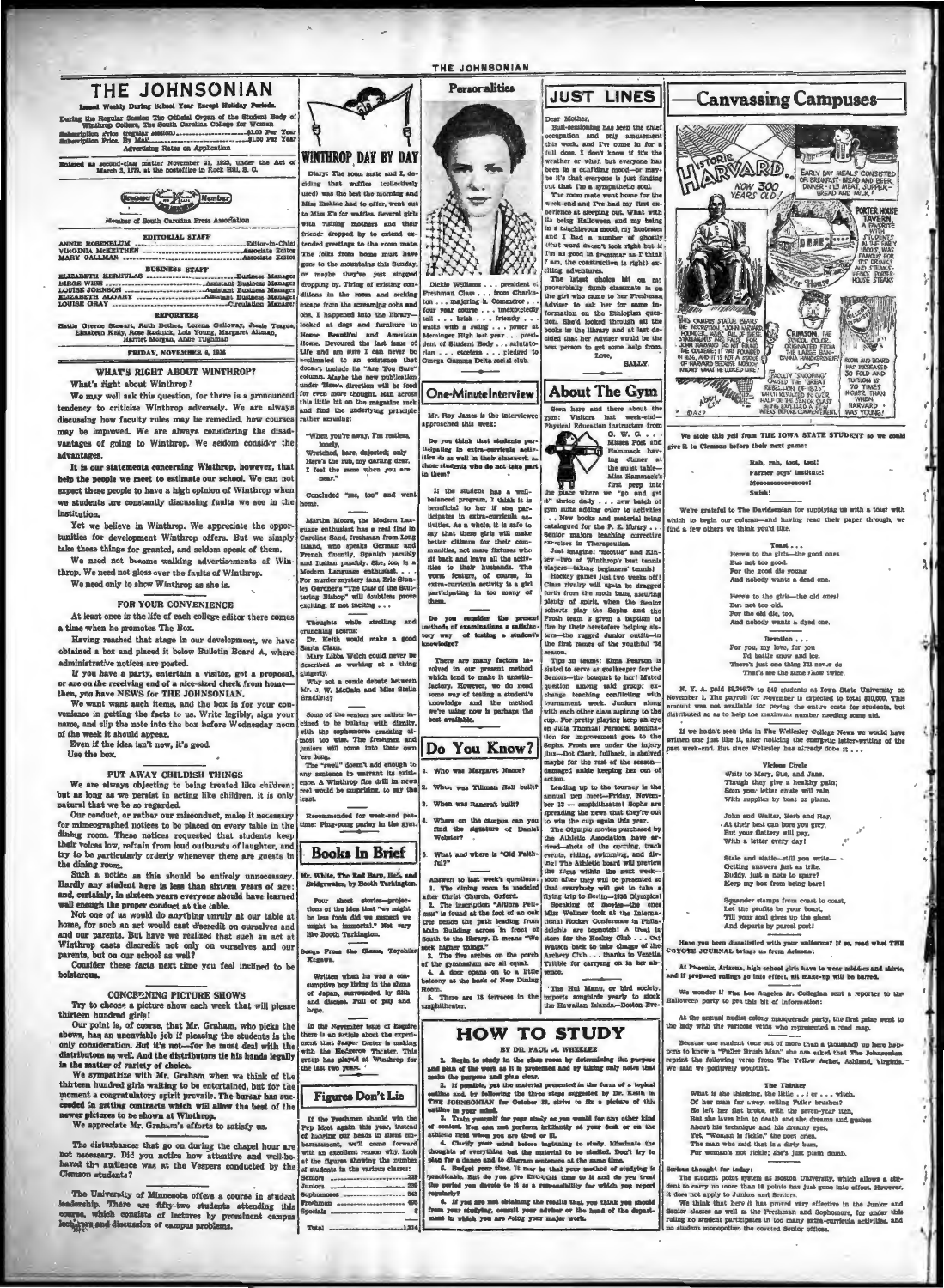### **PRACTICE HOUSE** Refore Breakfast Parade On Professors Who **MAKES CHANGES Features First Armistice**  $\label{eq:22} \begin{tabular}{p{0.8cm}p{0.8cm}} \hline \textbf{A} & \textbf{0} & \textbf{0} & \textbf{0} & \textbf{0} & \textbf{0} & \textbf{0} & \textbf{0} & \textbf{0} & \textbf{0} & \textbf{0} & \textbf{0} & \textbf{0} & \textbf{0} & \textbf{0} & \textbf{0} & \textbf{0} \\ \hline \textbf{C} & \textbf{A} & \textbf{B} & \textbf{B} & \textbf{B} & \textbf{B} & \textbf{B} & \textbf{B} & \textbf{B} & \textbf{$ Mias Majors, Faculty Adviser he hell has rung? Plana Semi-Formal Garden

Hammers saws, worden horses<br>paint, and paint-spinttered canvas protectors are very much in evi-<br>dence at the Horse Management House on Oaklard and Lancast ues. Renovations are being<br>e on both the inside and out-

made on both the inades and out-<br>sade and out-<br>assessed from the bosons. Weak-ray pointing in hard-wood from<br>a kinetic probability the house and widening the boat updating the<br>sade start paper in the inside to the base ra

o uno oumme ou une nome.<br>Miss Etta Majors, faculty advis states that she is nismine a semiformal garden built around  $\overline{1}$ tangular pool. Bulbs and rose bush bave been ordered for this garder

### **Advice For** Leap Year Dates

It's fairly late to be giving advice a Leap when the are should to experience a Leap Year date, according to the Associated Collegiate Press, but makes a  $\mathcal{N}$  Weakhapkon University, the space and the space of the spac

Be sure to keep your escort waiting at least so minutes.<br>Load your pockets with combs,<br>powder puffs, and mirrors. She will<br>be disappointed if she hasn't any-

Mappointed if she names any state of carry<br>g to carry and it provide you with<br>rets and gum. Under no circum-<br>rets and gum. Under no circum-<br>let make her feel bad.<br>Ad make her feel bad. 57

vous mare ner zeu ma.<br>During intermissions in dancing,<br>scien at least a double chocolate<br>naited milk. She doesn't want you to think she's a miser.

Be subdued and meak at all time but insist on your rights. Taxis are

Aside from the interval of rush ing days, girls seem to be continuing their hard studying. A number of students bars, commented on the<br>new spirit of earnest working that we noted recently.

Not a bit superstitious about the 13 per cent increase in enrolle<br>in his department, tha dean of u of th college of Agriculture at the University of Vermont predicts greate es next year.

**Penny Cakes Our Specialty** 

Also Sc Cokes

Hom for All Voor Noah

**ROGERS'** 

ON EBENEZEI

Try the Goody ar

**Battery** 

**ROCK HILL BODY** 

**COMPANY** 

Visit the

**LUCIELLE** 

**SHOP** 

**Summer Rd.** 

Located 83



of Winthrop was rang-mot by the<br>lanitor, but by an enterprising Win-<br>throp students who wished to be sure Thus did Winthrop and the protion of the Armistice, eighteen years her clausmates had been wakened  $\sim$ 

### Roosevelt Carries<br>22 Of 38 Schools Workers Complete<br>Erection of Columns

In collegiate tothe Franklin D. Wark on the brick columns erect were on the ories columns erected on either side of the Lancaster<br>Avenue and Park Avenue gates is<br>now ecophete, and all the roads Roosevelt carried 22 schools to Govcording to the Associated Collegiat through the campus are open to Unrough the cause of the cause of the column correspond to those at the Oakland Avenue rates. On each is a welcome sign which gives the signal have a mode of frontato gases and a lighted from the winds gases and a lighted The new third party did no threaten the two leaders at all

crman Thomas, Socialist candidate, was runner-un to Landor with 542 votes. The others of the<br>"Big-five," Browder and Lemke railed with 349 and 268 respectively

The following voted in favor of Princet Tiniversity Amber Princeton University, Amherst<br>College, Ripan College, Lehigh University, Springfield College. Colby<br>College, Bates College, Alfeghany<br>College Stout Unstitute, De Pauw **District Alumnae** University, Rhode Island State Col lege. Gettysburg College. Butger

The northwestern district of the<br>idemnas Association will hold its<br>immual fall conference Satu 'ny,<br>November 6, in Greenwood, at 'ne rege, Gerrysaurg Conege, Rutger<br>University, Bryn Mawr, Connecticus<br>College, Coe College,<br>These schools voted for Presiden november 6, in Oreenwood, at views<br>Several of the officials of Win<br>hrop College are planning to attenties<br>this meeting.

Connected and the President President Research<br>
Rosesville Research Connected and The State Towns and Junior College, Creighton Chitest<br>
Show The College, Creighton Chitest<br>
Show Theorem Townstall, Show Theorem Townstate C Civil Scouts

**Swimming Team** 

pen fire. Patronise Our Advertisers Elect Manager Virle Crow was elected swimmin<br>sanager of the Junior class tear For All Beauty Work

at a meeting of the club Friday.<br>October 20, at 12:30, in the lecture **HEATER REALTY SHOPPE** Scouts we as a symmetry of the gymmetric.<br>The weekly date of meeting was<br>hanged from Tuesday to Thursday<br>iternoon at four o'clock. 412 Peoples Bank Bidg

For the Best of Everything **SIMPLEX GROCERY** 

**Hot Dogs!** 

**Cold Drinks!** 

Visit Us!

PRINTING

Consult He for Your

Needs

Programs, Stationery

Cards, Engraving

**THE** 

**RECORD PRINTING** 

**COMPANY** 

**REGORS 36** 

Phone 164

Makes of Radios and Electrical **ADAM'S LUNCH** Appliances **STAND** 

**Reid Brothers** Electric Co. 121 Hampton Street

Stop Here for a Treat! Ice Cream. Sandwiches, etc.

**Riverview Dairy Store** 

,,,,,,,,,,,,,,,,,,,,,,, Drugs, Sundries Cosmetics **Candies, Ice Cream** 

Fountain **RATTERREE** 

DRUG CO. Charlotte, N. C.

Black St.

## THE JOHNSONIAN



nterviews on the subject recorded coording to the Associated Colle-Beta Bta Beta

īv.

Initiates Members

**Elects Mangaer** 

Mary Spaulding, Lorena Galloway

Briggs Anderson, and Annie White<br>were formally initiated into Bets

Beta Beta, national biological fratermity, Monday afternoon, at 8<br>o'clock, in Johnson Hall.<br>After the initiation, refreshments

Mary Sanders, of Edgefield, was<br>elected manager of the freshman beckey team. Friday afternoon at Mary race<br>beckey practice.<br>Mary was preddent of her baseboll team<br>and captah of her basketball team<br>last year.

"Dine at Home in the Wo

Bowl"

Lunch 25c

Dinner 35c, 50c, 65c

**THE WOODEN** 

**ROWL** 

CHARLOTTE, N. C.

**Gas and Oils** 

Lubricating

**Road Service** 

**STATION** 

Hockey Team

according to the Associated Colle-<br>graduate State Press, by a reporter at the University of New Mexico:<br>They are Inhument and abuse The State State Press, and a state of the State Press, and the<br>Press are not detections b "They are o. k."<br>"I don't think much of them."<br>"They are a swell bunch of fel-

"They haven't been brought up rectly.

"Centered . . ."<br>"I believe that they are selfish nd cause a lot of inconvenience."<br>"I have never developed any icel-

ng against them."<br>"They ought to be tarred and

featnesses<br>
Plumed knight,<br>
Plumed knight,<br>
Discrete chief, passionate lover<br>
Ecole chief, banding with decoration<br>
Vou are none of these<br>
Vou are more than any of<br>
Vou are more than any of<br>
Only cligible man in town!<br>
—Sa

As Collier's has it-"A centure age **Hold Conference** 

As Coller's has M--"A century ago<br>american slang was as it is today .<br>Then a widow was<br>called an 'nee of spades'; watered<br>whisky was "angeland liquor': a phy-<br>steinh was a crocus. According to a psychologist, a<br>young man should always hold firm-<br>by to his ideal acept, of course,<br>when he is driving a car.--Punch.

tor Outck Service Call

Pass Tests **GREENE CAB COMPANY** Phone 333 ,,,,,,,,,,,,,,,,,,,,,, WRIGHTS CHIROPODY

**RAY KING'S** AND HAIR CUTTING PARLOR **SERVICE** 138 N Trade

**Announcing Miss Elsie Conklin** 

Audrea Du Val Laboratories CHICAGO, ILL

Who will be at ANNE'S Thursday, Friday and Saturday of this week.

She is an expert dermatologist, and will give FREE of Charge<br>complete Skin Analysia and Facial Treatment to those desiring<br>avail themselves of this opportunity.

# **Anne's Beauty Shop**

"The Only Completely Medern Beauty Shop in Rock Hill" 

# A Home Near Winthrop

The attention of parents having doughters to educate are invited to go to Ebenezer, Rock Hill's submitted and look over the fertile tract of hand containing approximately 15 acress. Situated on this property is a short wal

which has no "operor" in this country.<br>This property has several hundred feet of frontage on the hard surface high<br>way leading to York and boy you al and long road frontages on two other public high-<br>ways. This tract of la

precs.<br>
Terms: 20% cash, balance in 5 yearly installments<br>
at  $6\%$  interest. If you are interested in moving your<br>
family near Winthrop and Rock Hill, here is your optimity. For further information or a personal in-<br>
spe

Pooples Trust Company **ROCK HTLL S.C.** 



tested arab

the state and free

ably speech.

# **WINTER TOGS** for College Girls!

**Smart Sport Clothes Including SWEATERS** Pull Over, Coat, and Twin Styles ... Navy **Blue, Combinations** 

**SKIRTS** Navy Blue and colors . . . fine wool skirts<br>at \$1.95 and \$2.95

> **SILK BLOUSES SMART COATS**

**Navy Blue** 

All kinds of Dress Accessories ... Shoes .. Hose ... Handkerchiefs, etc. FRIEDHEIM'S

**Consider These Facts** Mr. Advertiser!

1. The Johnsonian reaches EVERY<br>student in Winthrop College-1,313 of<br>them-More than a hundred of these studants live in Rock Hill homes.

2. The Johnsonian reaches every faculty member and officer at Winthrop-125 of them.

3. The Johnsonian goes to the library<br>of every high school in South Carolina-<br>316 of them.

4. The Johnsonian goes to more than<br>300 OTHER homes in South Carolina-Alumnae chairmen, legislators, trustees, and others.

5. Here is a circulation of 2.100--with the maximum of reader interest.

This is a market that you can reach ONLY through The Johnsonian. Let our advertising staff help you prepare copy<br>to reach these potential buyers.

The Johnsonian



Fire-building and nature trait<br>tests were passed by the Girl Seculation and an outdoor support in Fewell's<br>passine, Saturday, October 31.<br>Pancakes and anauge were cook-<br> $\mathbf{P}_{\text{max}}$  on the pan store, and coffee and<br>marsi